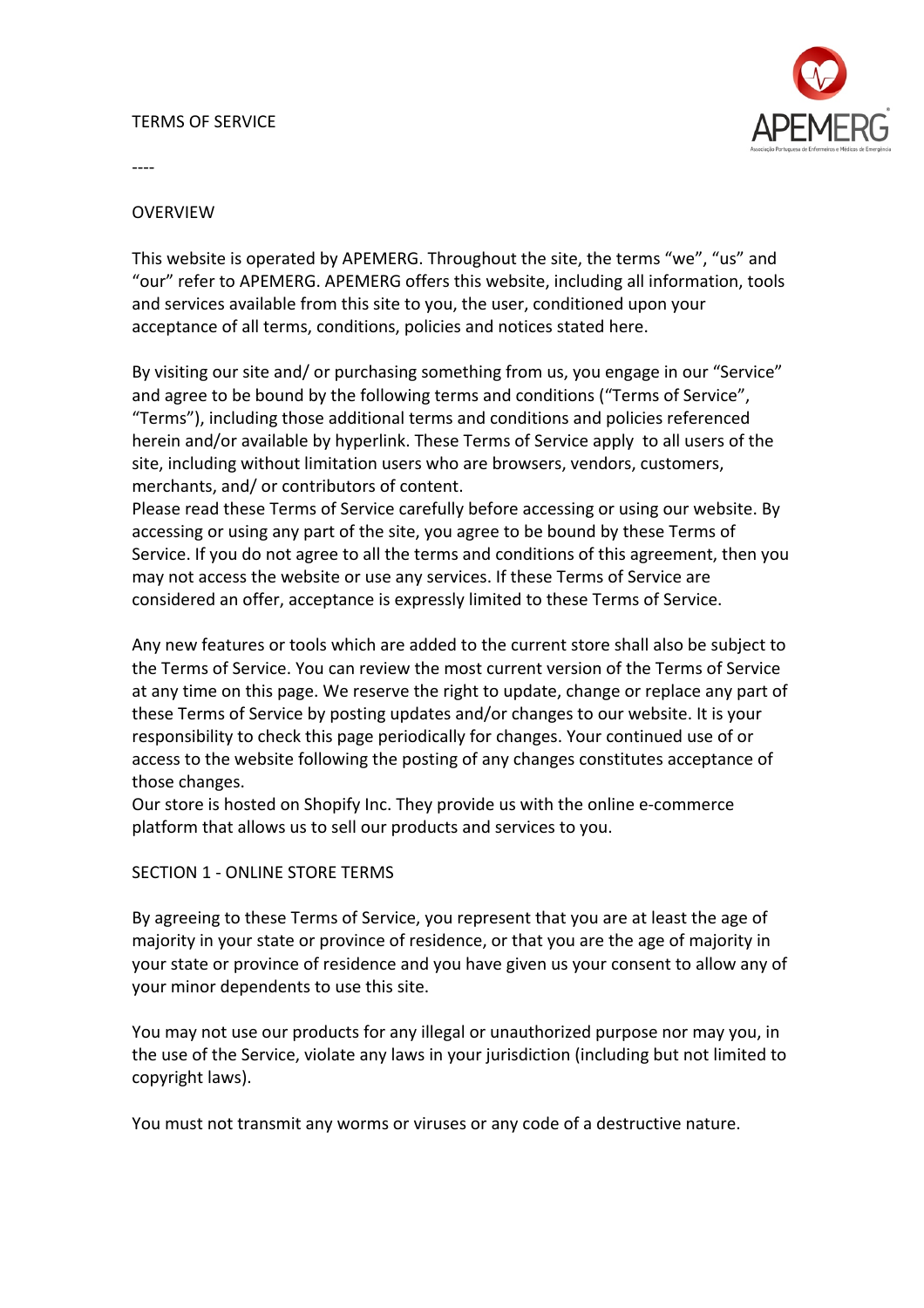A breach or violation of any of the Terms will result in an immediate termination of your Services.

SECTION 2 - GENERAL CONDITIONS

We reserve the right to refuse service to anyone for any reason at any time.

You understand that your content (not including credit card information), may be transferred unencrypted and involve (a) transmissions over various networks; and (b) changes to conform and adapt to technical requirements of connecting networks or devices. Credit card information is always encrypted during transfer over networks.

You agree not to reproduce, duplicate, copy, sell, resell or exploit any portion of the Service, use of the Service, or access to the Service or any contact on the website through which the service is provided, without express written permission by us.

The headings used in this agreement are included for convenience only and will not limit or otherwise affect these Terms. SECTION 3 - ACCURACY, COMPLETENESS AND TIMELINESS OF INFORMATION

We are not responsible if information made available on this site is not accurate, complete or current. The material on this site is provided for general information only and should not be relied upon or used as the sole basis for making decisions without consulting primary, more accurate, more complete or more timely sources of information. Any reliance on the material on this site is at your own risk.

This site may contain certain historical information. Historical information, necessarily, is not current and is provided for your reference only. We reserve the right to modify the contents of this site at any time, but we have no obligation to update any information on our site. You agree that it is your responsibility to monitor changes to our site.

SECTION 4 - MODIFICATIONS TO THE SERVICE AND PRICES

Prices for our products are subject to change without notice.

We reserve the right at any time to modify or discontinue the Service (or any part or content thereof) without notice at any time.

We shall not be liable to you or to any third-party for any modification, price change, suspension or discontinuance of the Service. SECTION 5 - PRODUCTS OR SERVICES (if applicable)

Certain products or services may be available exclusively online through the website. These products or services may have limited quantities and are subject to return or exchange only according to our Return Policy.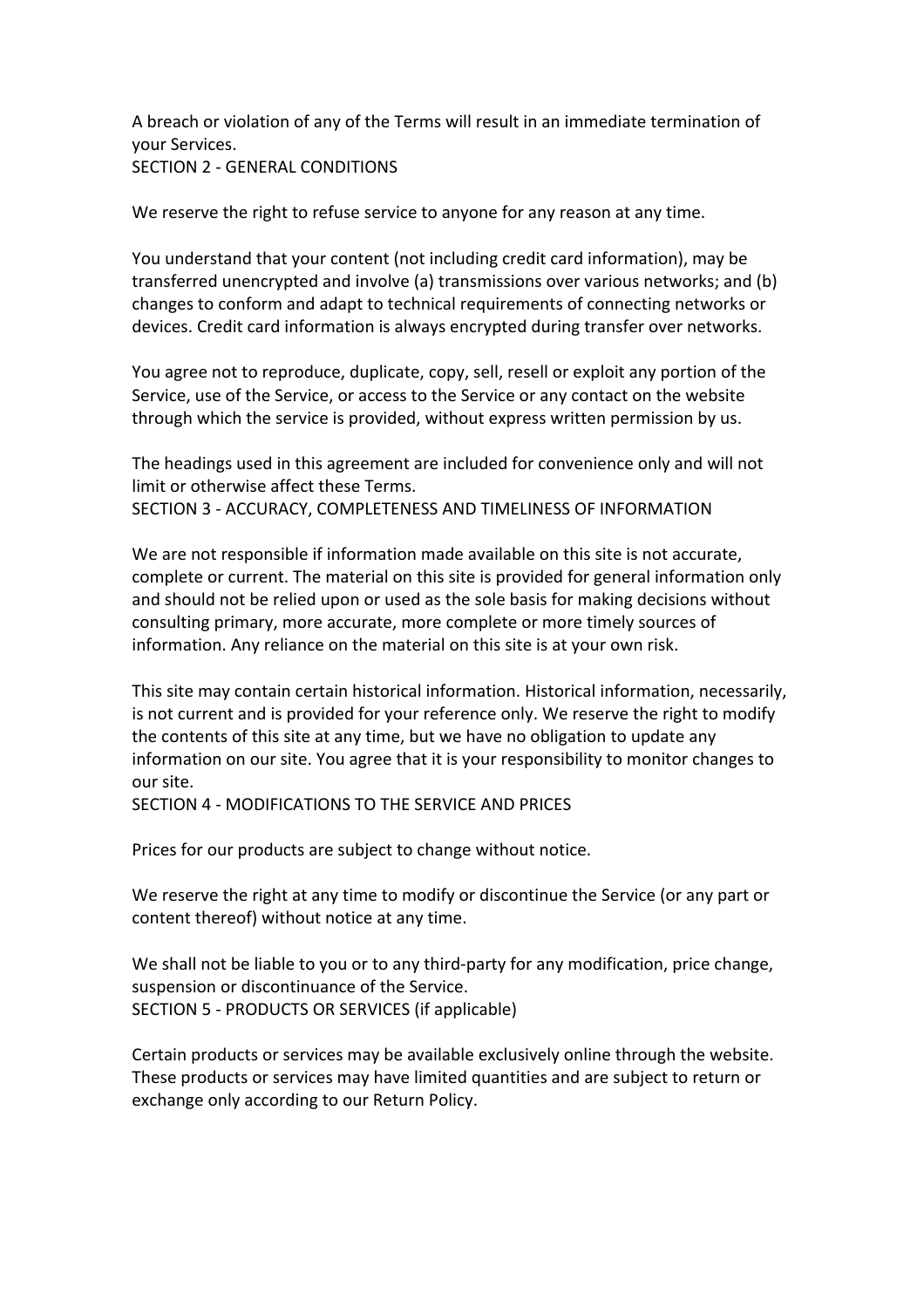We have made every effort to display as accurately as possible the colors and images of our products that appear at the store. We cannot guarantee that your computer monitor's display of any color will be accurate.

We reserve the right, but are not obligated, to limit the sales of our products or Services to any person, geographic region or jurisdiction. We may exercise this right on a case-by-case basis. We reserve the right to limit the quantities of any products or services that we offer. All descriptions of products or product pricing are subject to change at anytime without notice, at the sole discretion of us. We reserve the right to discontinue any product at any time. Any offer for any product or service made on this site is void where prohibited.

We do not warrant that the quality of any products, services, information, or other material purchased or obtained by you will meet your expectations, or that any errors in the Service will be corrected.

SECTION 6 - ACCURACY OF BILLING AND ACCOUNT INFORMATION

We reserve the right to refuse any order you place with us. We may, in our sole discretion, limit or cancel quantities purchased per person, per household or per order. These restrictions may include orders placed by or under the same customer account, the same credit card, and/or orders that use the same billing and/or shipping address. In the event that we make a change to or cancel an order, we may attempt to notify you by contacting the e-mail and/or billing address/phone number provided at the time the order was made. We reserve the right to limit or prohibit orders that, in our sole judgment, appear to be placed by dealers, resellers or distributors. You agree to provide current, complete and accurate purchase and account information for all purchases made at our store. You agree to promptly update your account and other information, including your email address and credit card numbers and expiration dates, so that we can complete your transactions and contact you as needed.

For more detail, please review our Returns Policy. SECTION 7 - OPTIONAL TOOLS

We may provide you with access to third-party tools over which we neither monitor nor have any control nor input.

You acknowledge and agree that we provide access to such tools "as is" and "as available" without any warranties, representations or conditions of any kind and without any endorsement. We shall have no liability whatsoever arising from or relating to your use of optional third-party tools.

Any use by you of optional tools offered through the site is entirely at your own risk and discretion and you should ensure that you are familiar with and approve of the terms on which tools are provided by the relevant third-party provider(s).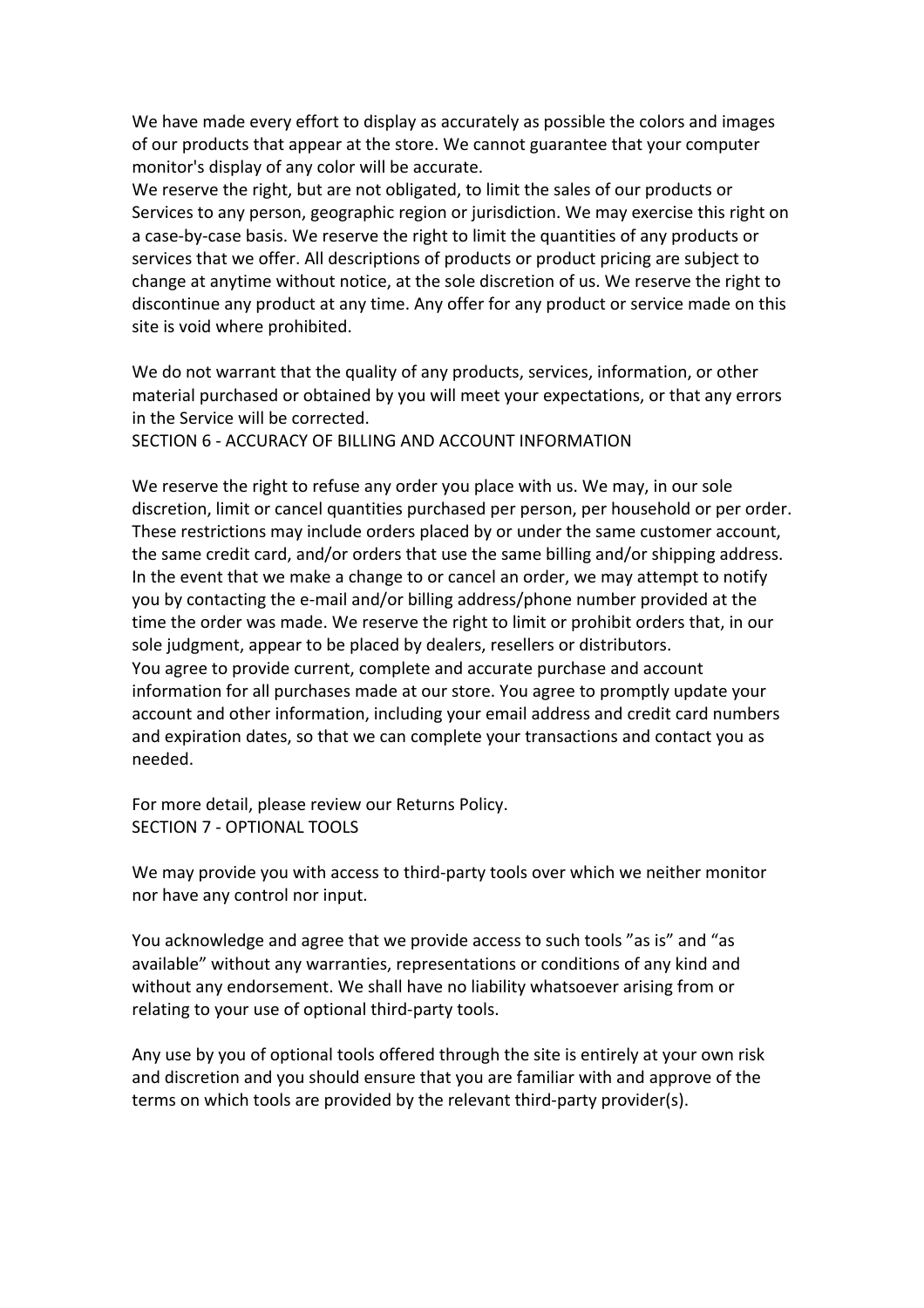We may also, in the future, offer new services and/or features through the website (including, the release of new tools and resources). Such new features and/or services shall also be subject to these Terms of Service. SECTION 8 - THIRD-PARTY LINKS

Certain content, products and services available via our Service may include materials from third-parties.

Third-party links on this site may direct you to third-party websites that are not affiliated with us. We are not responsible for examining or evaluating the content or accuracy and we do not warrant and will not have any liability or responsibility for any third-party materials or websites, or for any other materials, products, or services of third-parties.

We are not liable for any harm or damages related to the purchase or use of goods, services, resources, content, or any other transactions made in connection with any third-party websites. Please review carefully the third-party's policies and practices and make sure you understand them before you engage in any transaction. Complaints, claims, concerns, or questions regarding third-party products should be directed to the third-party.

SECTION 9 - USER COMMENTS, FEEDBACK AND OTHER SUBMISSIONS

If, at our request, you send certain specific submissions (for example contest entries) or without a request from us you send creative ideas, suggestions, proposals, plans, or other materials, whether online, by email, by postal mail, or otherwise (collectively, 'comments'), you agree that we may, at any time, without restriction, edit, copy, publish, distribute, translate and otherwise use in any medium any comments that you forward to us. We are and shall be under no obligation (1) to maintain any comments in confidence; (2) to pay compensation for any comments; or (3) to respond to any comments.

We may, but have no obligation to, monitor, edit or remove content that we determine in our sole discretion are unlawful, offensive, threatening, libelous, defamatory, pornographic, obscene or otherwise objectionable or violates any party's intellectual property or these Terms of Service.

You agree that your comments will not violate any right of any third-party, including copyright, trademark, privacy, personality or other personal or proprietary right. You further agree that your comments will not contain libelous or otherwise unlawful, abusive or obscene material, or contain any computer virus or other malware that could in any way affect the operation of the Service or any related website. You may not use a false e-mail address, pretend to be someone other than yourself, or otherwise mislead us or third-parties as to the origin of any comments. You are solely responsible for any comments you make and their accuracy. We take no responsibility and assume no liability for any comments posted by you or any third-party.

SECTION 10 - PERSONAL INFORMATION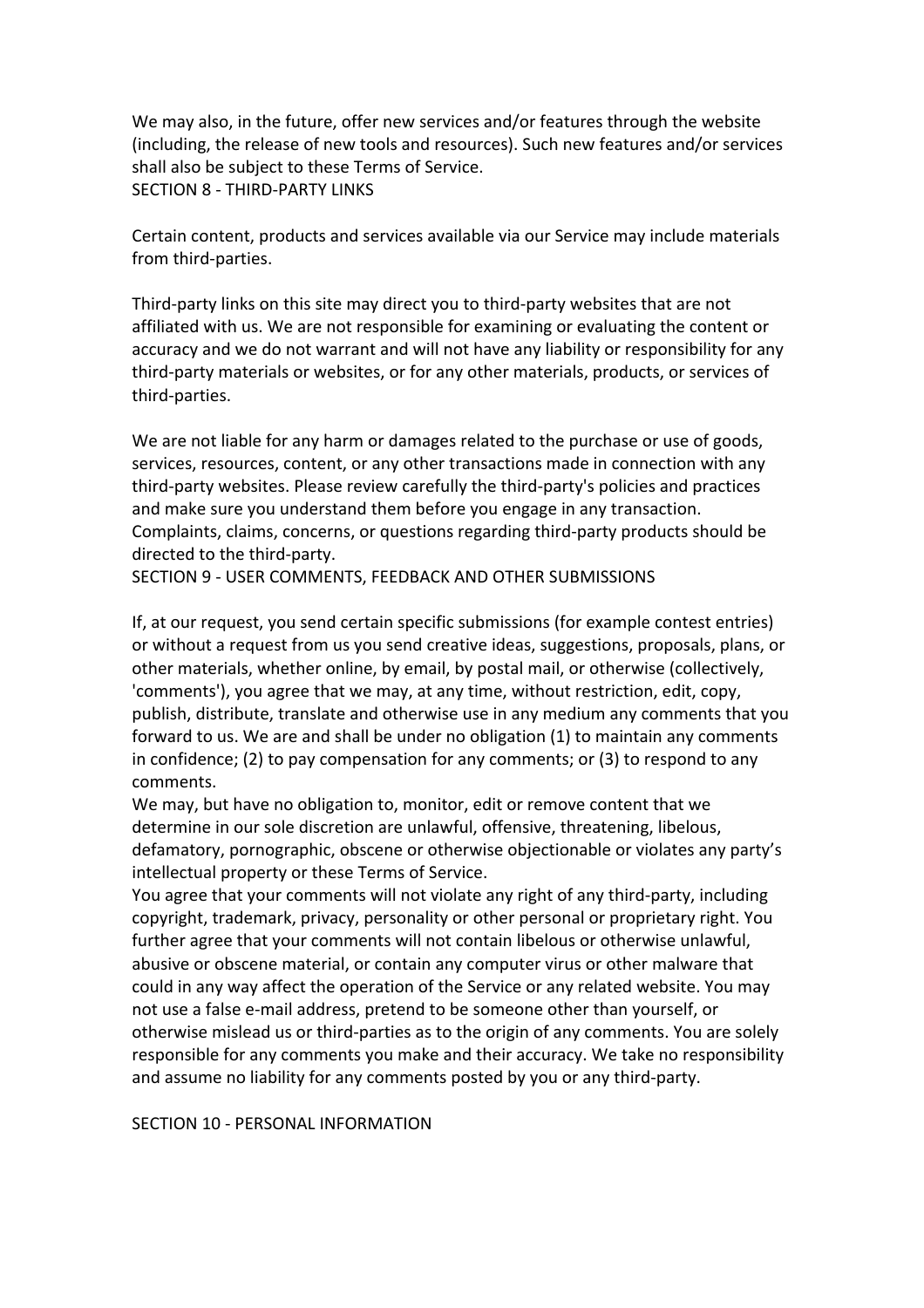Your submission of personal information through the store is governed by our Privacy Policy. To view our Privacy Policy. SECTION 11 - ERRORS, INACCURACIES AND OMISSIONS

Occasionally there may be information on our site or in the Service that contains typographical errors, inaccuracies or omissions that may relate to product descriptions, pricing, promotions, offers, product shipping charges, transit times and availability. We reserve the right to correct any errors, inaccuracies or omissions, and to change or update information or cancel orders if any information in the Service or on any related website is inaccurate at any time without prior notice (including after you have submitted your order).

We undertake no obligation to update, amend or clarify information in the Service or on any related website, including without limitation, pricing information, except as required by law. No specified update or refresh date applied in the Service or on any related website, should be taken to indicate that all information in the Service or on any related website has been modified or updated. SECTION 12 - PROHIBITED USES

In addition to other prohibitions as set forth in the Terms of Service, you are prohibited from using the site or its content:

(a) for any unlawful purpose; (b) to solicit others to perform or participate in any unlawful acts; (c) to violate any international, federal, provincial or state regulations, rules, laws, or local ordinances; (d) to infringe upon or violate our intellectual property rights or the intellectual property rights of others; (e) to harass, abuse, insult, harm, defame, slander, disparage, intimidate, or discriminate based on gender, sexual orientation, religion, ethnicity, race, age, national origin, or disability; (f) to submit false or misleading information;

(g) to upload or transmit viruses or any other type of malicious code that will or may be used in any way that will affect the functionality or operation of the Service or of any related website, other websites, or the Internet; (h) to collect or track the personal information of others; (i) to spam, phish, pharm, pretext, spider, crawl, or scrape; (j) for any obscene or immoral purpose; or (k) to interfere with or circumvent the security features of the Service or any related website, other websites, or the Internet. We reserve the right to terminate your use of the Service or any related website for violating any of the prohibited uses.

SECTION 13 - DISCLAIMER OF WARRANTIES; LIMITATION OF LIABILITY

We do not guarantee, represent or warrant that your use of our service will be uninterrupted, timely, secure or error-free.

We do not warrant that the results that may be obtained from the use of the service will be accurate or reliable.

You agree that from time to time we may remove the service for indefinite periods of time or cancel the service at any time, without notice to you.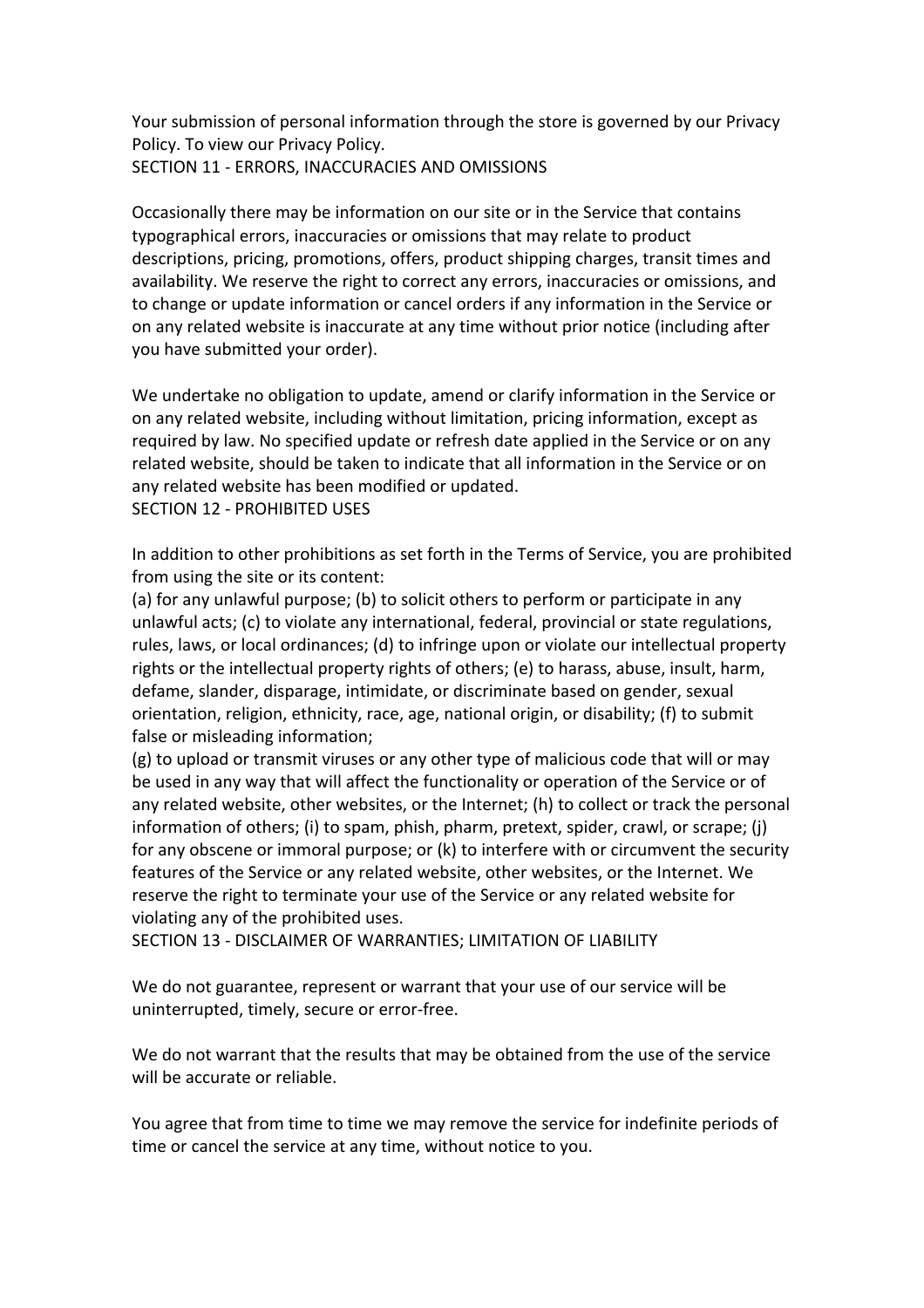You expressly agree that your use of, or inability to use, the service is at your sole risk. The service and all products and services delivered to you through the service are (except as expressly stated by us) provided 'as is' and 'as available' for your use, without any representation, warranties or conditions of any kind, either express or implied, including all implied warranties or conditions of merchantability, merchantable quality, fitness for a particular purpose, durability, title, and noninfringement.

In no case shall APEMERG, our directors, officers, employees, affiliates, agents, contractors, interns, suppliers, service providers or licensors be liable for any injury, loss, claim, or any direct, indirect, incidental, punitive, special, or consequential damages of any kind, including, without limitation lost profits, lost revenue, lost savings, loss of data, replacement costs, or any similar damages, whether based in contract, tort (including negligence), strict liability or otherwise, arising from your use of any of the service or any products procured using the service, or for any other claim related in any way to your use of the service or any product, including, but not limited to, any errors or omissions in any content, or any loss or damage of any kind incurred as a result of the use of the service or any content (or product) posted, transmitted, or otherwise made available via the service, even if advised of their possibility. Because some states or jurisdictions do not allow the exclusion or the limitation of liability for consequential or incidental damages, in such states or jurisdictions, our liability shall be limited to the maximum extent permitted by law.

### SECTION 14 - INDEMNIFICATION

You agree to indemnify, defend and hold harmless APEMERG and our parent, subsidiaries, affiliates, partners, officers, directors, agents, contractors, licensors, service providers, subcontractors, suppliers, interns and employees, harmless from any claim or demand, including reasonable attorneys' fees, made by any third-party due to or arising out of your breach of these Terms of Service or the documents they incorporate by reference, or your violation of any law or the rights of a third-party. SECTION 15 - SEVERABILITY

In the event that any provision of these Terms of Service is determined to be unlawful, void or unenforceable, such provision shall nonetheless be enforceable to the fullest extent permitted by applicable law, and the unenforceable portion shall be deemed to be severed from these Terms of Service, such determination shall not affect the validity and enforceability of any other remaining provisions.

### SECTION 16 - TERMINATION

The obligations and liabilities of the parties incurred prior to the termination date shall survive the termination of this agreement for all purposes.

These Terms of Service are effective unless and until terminated by either you or us. You may terminate these Terms of Service at any time by notifying us that you no longer wish to use our Services, or when you cease using our site.